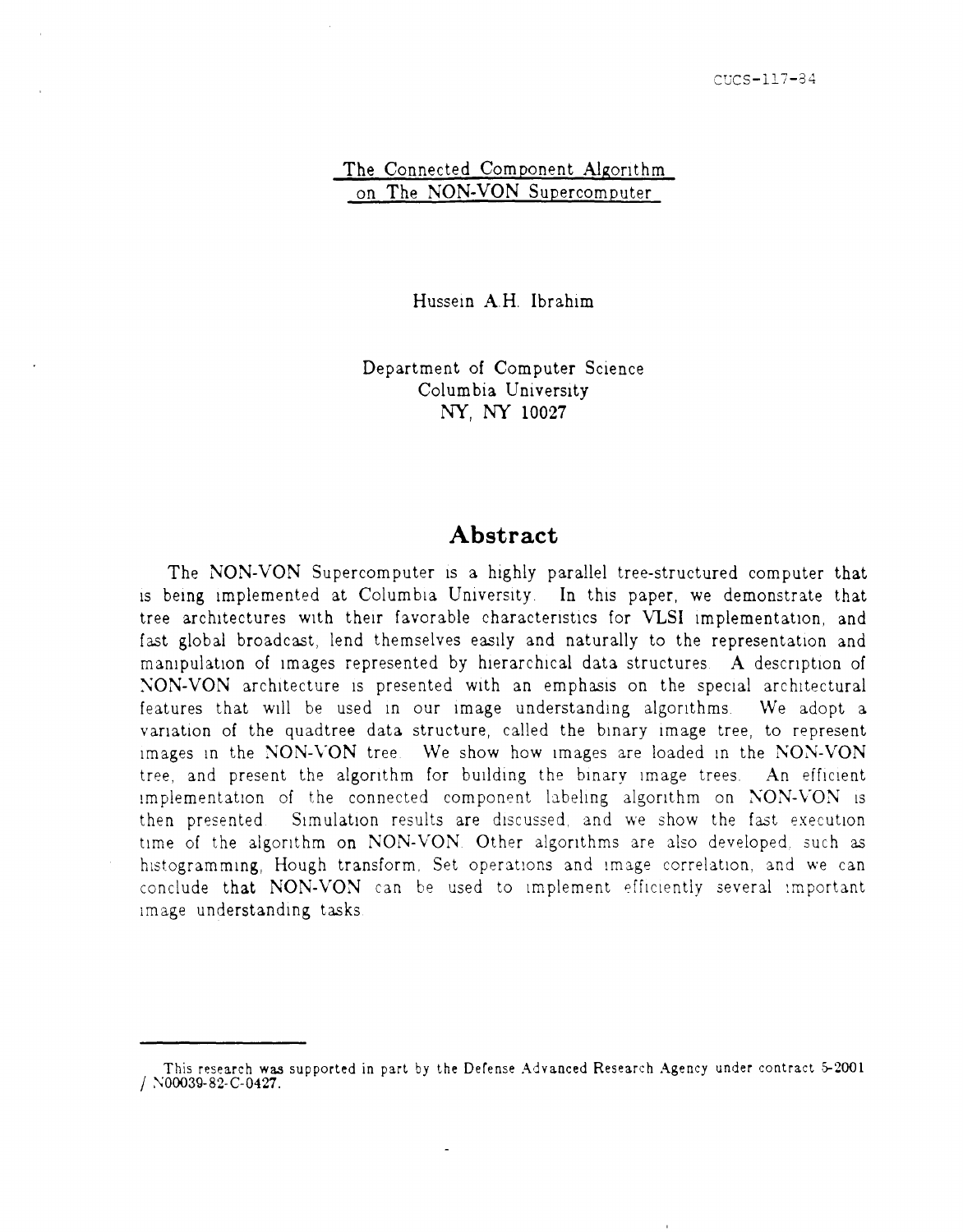# **Table of Contents**

 $\mathbf{i}$ 

| 1. Introduction                             |                |
|---------------------------------------------|----------------|
| 2. The NON-VON Supercomputer Architecture   | $\overline{2}$ |
| 3. Image Representation on NON-VON          |                |
| 3.0.1 Multi-Resolution Pyramids on NON-VON  | 5.             |
| 3.0.2 Binary Image Trees on NON-VON         | 5              |
| 3.1 Initialization and Image Loading        |                |
| 3.1.1 Initialization Procedure              |                |
| 3.1.2 Loading the Image                     | 8              |
| 31.3 Building The Binary Image Tree         | <b>q</b>       |
| 3.1.4 Building The Multi-Resolution Pyramid | g              |
| 4. Connected Component Labeling on NON-VON  | 10             |
| 4.1 The Connected Component Algorithm       | 10             |
| 4.2 Simulation Results                      | 13             |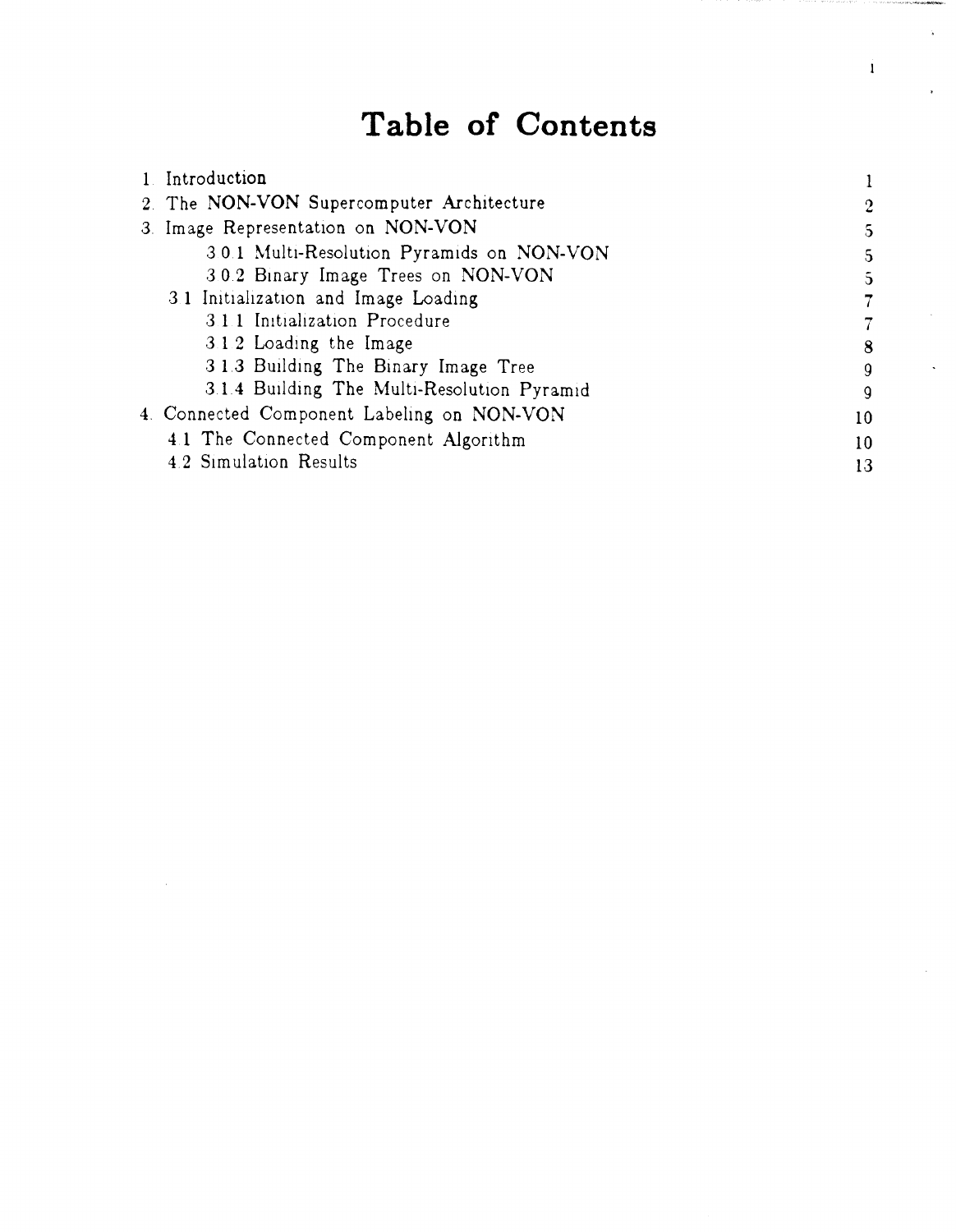# **List of Figures**

 $\mathcal{A}$ 

 $\overline{\phantom{a}}$ 

| Figure $2-1$ : | Top Level Organization of NON-VON          | $\overline{2}$ |
|----------------|--------------------------------------------|----------------|
| Figure $3-1$ : | Binary Image Trees Block arrangement       | 6.             |
| Figure $4-1$ : |                                            | 13.            |
|                | <b>Figure 4-2:</b> Some Simulation Results | 14.            |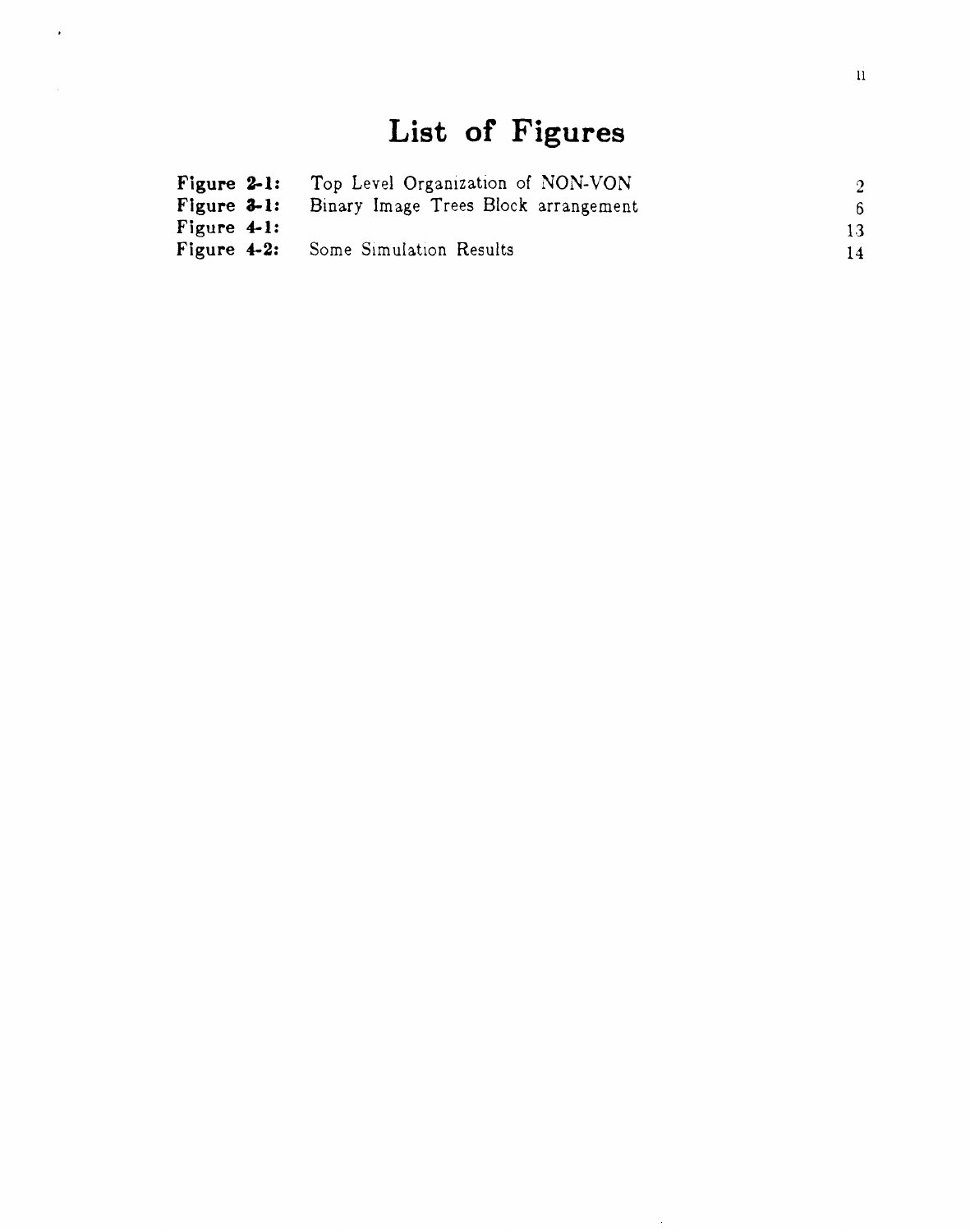# **1. Introduction**

Image understanding tasks usually involve computations that can be performed simultaneously on hundreds of thousands of picture elements. Conventional von Neumann machines, where data elements have to be fetched sequentially for processIng, are inadequate to execute such tasks efficiently Thus parallel computers, with processing and memory elements intermingled, are highly desirable for efficient execution of image understanding tasks. Hardware implementation of highly parallel computers has been made feasible by recent advances in very large scale integrated (VLSI) circuitry. Various kinds of parallel architectures have been proposed in the literature and some of them are in various stages of implementation. Some examples are [Brow79], [Schw80], [Hill81], and [Shaw82].

There have been also several proposals for special-purpose computer architectures for image understanding systems. Cellular logic arrays, proposed by Unger [Unge58] for use as parallel image processors, were the basis for many later architectural proposals. Some examples of these architectures include CLIP4 [Duff76]. PICAP [Krus76], SAP [Reev80J, and MPP [pott83]. For more information regarding cellular arrays the interested reader is referred to [Rose83]. Other architectures proposed for image understanding make use of pipelining as a way of introducing parallelism in the system [Kush82], or use a high-bandwidth interconnection network for communications between the PE's [Sieg81]. Hierarchical architectures for image understanding systems (referred to in the literature as hierarchical, cone, or pyramid machines) are also proposed for image understanding tasks (Hans78), [Uhr72], [Dyer81], and [Tani83]), and they are attracting considerable attention because of their desirable characteristics for VLSI implementation [Mead79].

The NON-VON (non von Neumann) supercomputer [Shaw82], currently being built at Columbia University, is such a hierarchical machine. Its architecture includes a large number of small PE's placed at the nodes of a complete binary tree

We have been able to demonstrate that several important image understanding tasks can be implemented efficiently on NON-VON. In this paper we will show how to implement the connected component algorithm on NON-VON. Other algorithms can be found in [Ibra84]. In Section Two, we will describe briefly the architecture of NON-VON, and in Section Three we will show how to represent images in its tree. In Section Four, we will present the algorithm for connected component labeling, and we will show some simulation results.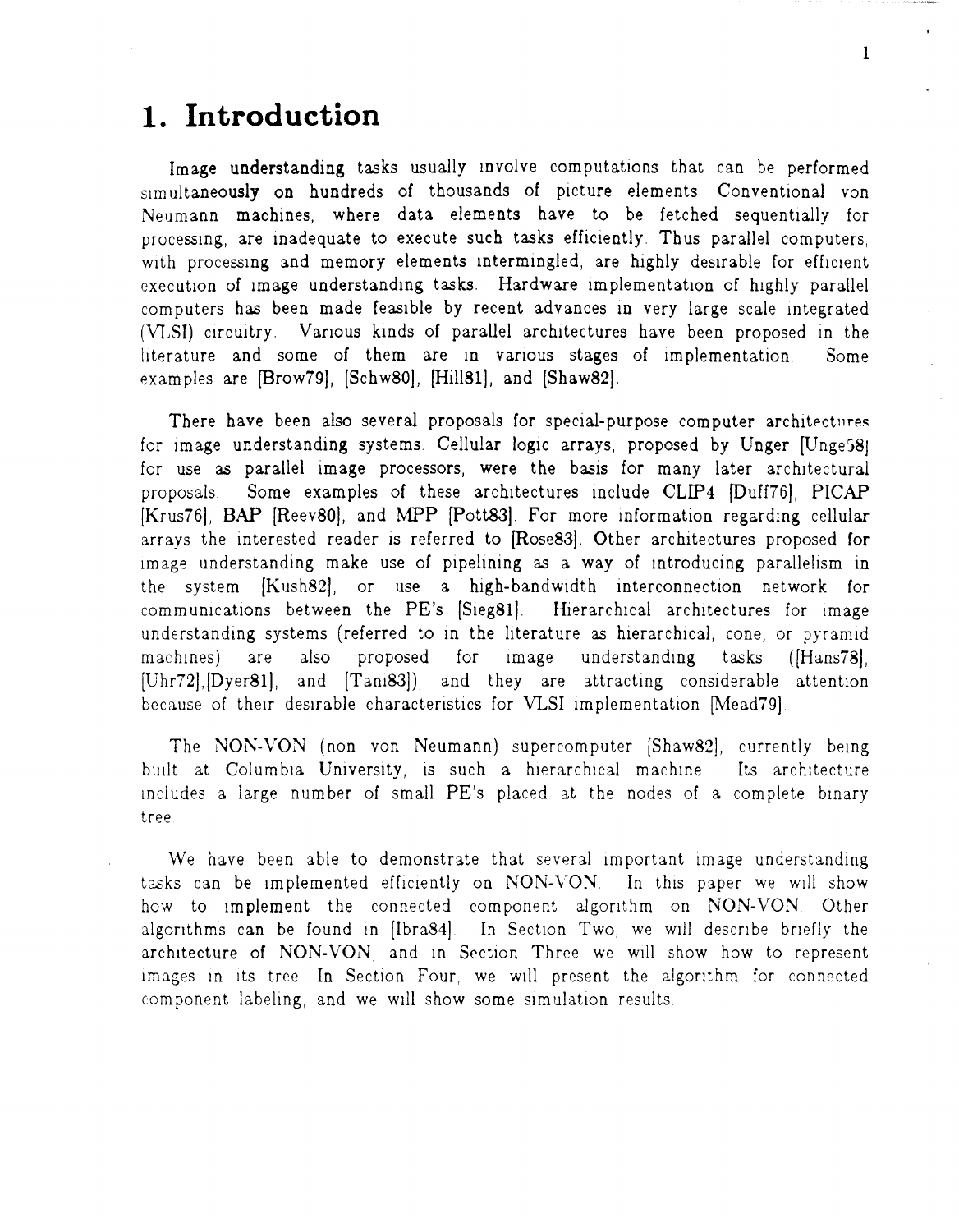# **2. The NON-VON Supercomputer Architecture**

The NON-VON Supercomputer [Shaw 82] is currently being implemented at Columbia University Its architecture includes a tree-structured Primary Processing Subsystem (PPS) based on custom nMOS VLSI circuits, along with a Secondary Processing Subsystem (SPS) based on a bank of intelligent disk drives. Figure 2-1 shows the top level organization of the NON-VON machine.



**Figure 2-1:**  Top Level Organization of NON-VON

The PPS is configured as a binary tree of PE's. Each PE comprises a small RAM (32 bytes in the prototype), a modest amount of processing logic, and an Input/output  $(I/O)$  switch. The  $I/O$  switch can be set for global bus communication, for communication between parents and children (tree neighbor communication), or to reconfigure the binary tree as a linear array of processors (linear neighbor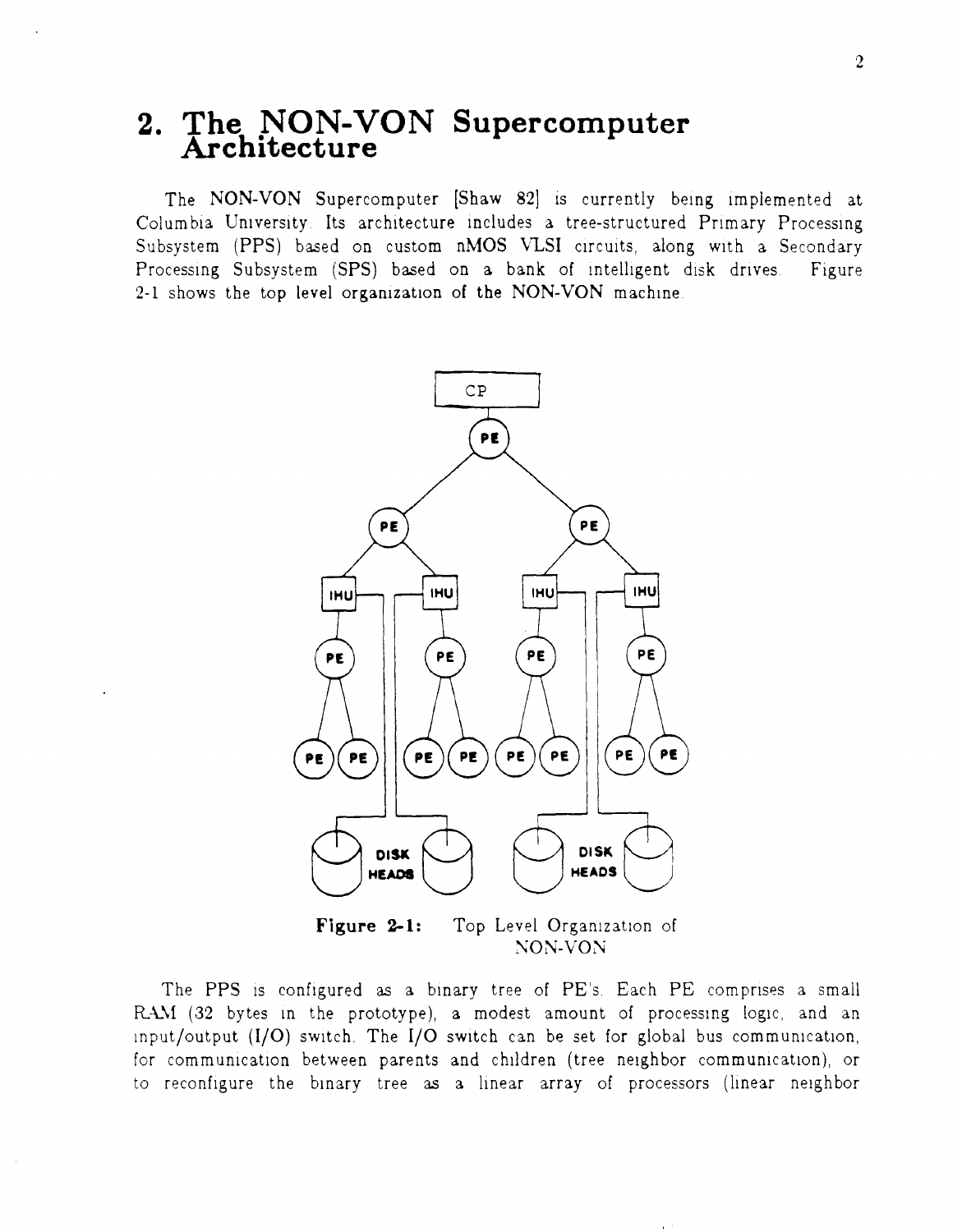communication). NON-VON uses a hierarchical scheme for global broadcast, where broadcast data are buffered at each tree level and rebroadcast again. The first version of NON-VON, called NON-VON1, will contain chips with only one PE for the purpose of testing certain electrical and timing characteristics. The chip has been tested, and currently a tree containing 128 nodes IS in the phase of construction. A modified version of the chip with sixteen PE's has been designed. and is to serve as the basis of the prototype planned to be implemented starting in the summer of 1984. This prototype is called NON-VON3. The modified chip has less area per PE, and the instruction set is made more powerful by generalizing register-to-register data transfers and adding more arithmetic processing power. It is expected that the time needed to broadcast a NON-VON3 instruction to all PE's in a tree of 20 levels (one mIllion PE's) wIll be about 400 nanoseconds.

At the root of the tree is a special processor called the control processor  $(CP)$ , which is responsible for coordinating different activities within the PPS. The CP is capable of broadcasting instructions to be executed in all active PE's simultaneously. This is referred to in the literature as single instruction stream, multiple data stream (SIMD) execution [Flyn 72]. Algorithms that use this mode of execution are called SIMD algorithms.

A PE actively executes the instructions broadcast by the CP as long as its *enable bit* is set. If the enable bit is reset, then the PE will be disabled and only an ENABLE instruction will activate it again. Each PE is capable of performing simple arithmetic and logical operations.

The NON-VON architecture incorporates an SPS based on a number of rotating storage deVIces. AsSOCIated WIth each dIsk head In the SPS IS a separate sense amplifier and a small amount of logic capable of dynamically examining the data passing beneath it Intelligent Head Units (IHU's) would be capable of performing general computations, and of serving as control processors. This will support parallel transfer of data between the PPS and SPS which is necessary to avoid the I/O becoming a bottleneck, and allow NON-VON to function as an independent collection of SIMD machines (this execution mode has since come to be referred to as multiple SIMD, or MSIMD).

An instruction called RESOLVE can be used to disable all but a single PE chosen among a specified set of PE's. This is an example of a hardware *multiple match resolution* scheme, in the terminology of the literature of associative processors (The CP, on executing a RESOLVE instruction, is able to determine whether the operation resulted in any PE being enabled or not). The REPORT instruction transfers data from the single chosen PE to the CP using the global bus commUnICatIOn.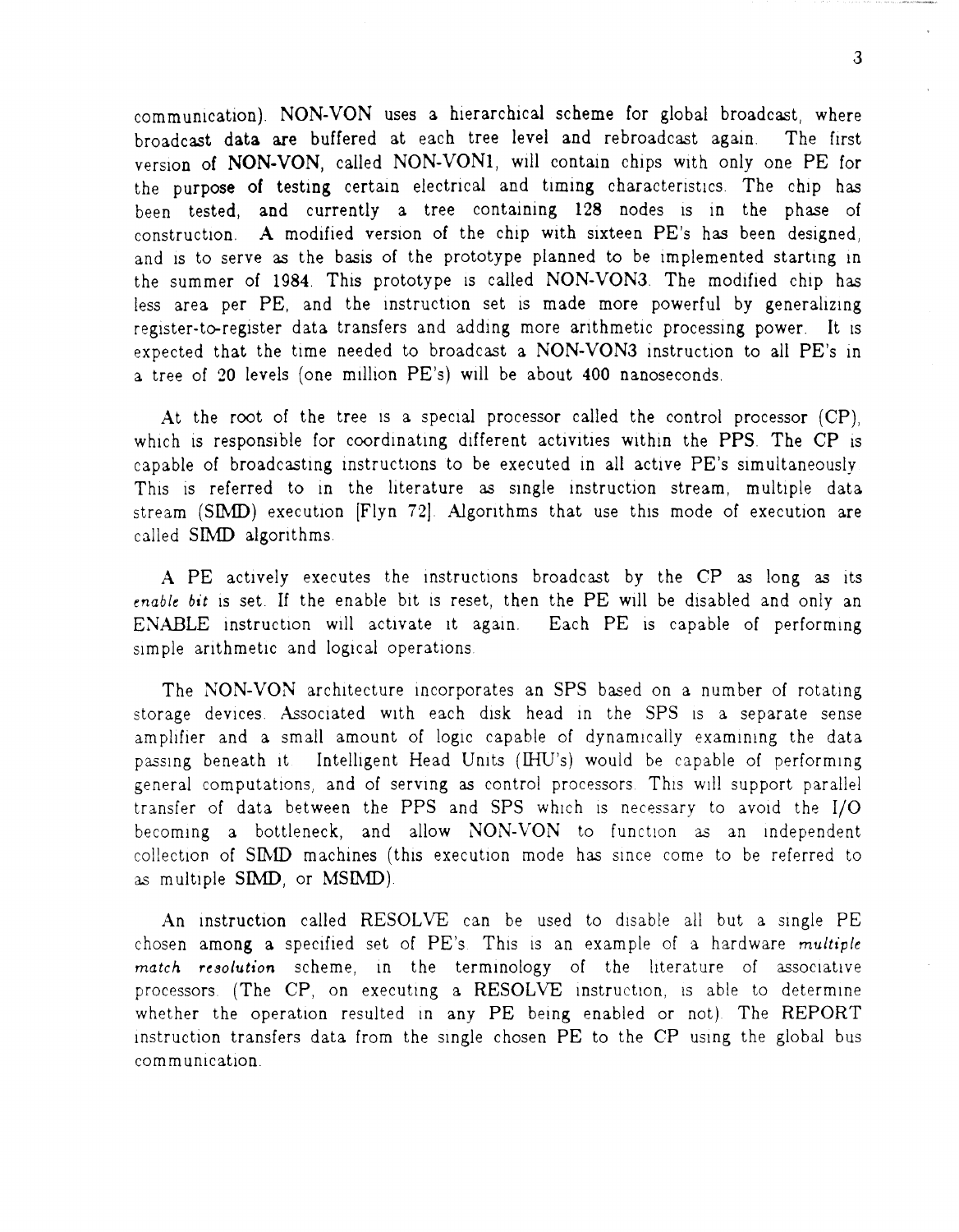There are mechanisms by which we are able to enable only leaf PE's, or only the root PE [Shaw83]. In the following sections, variables that are stored in the tree PE's, **will** be referred to as local vanables, while global vanables Will refer to those that are stored in the CP.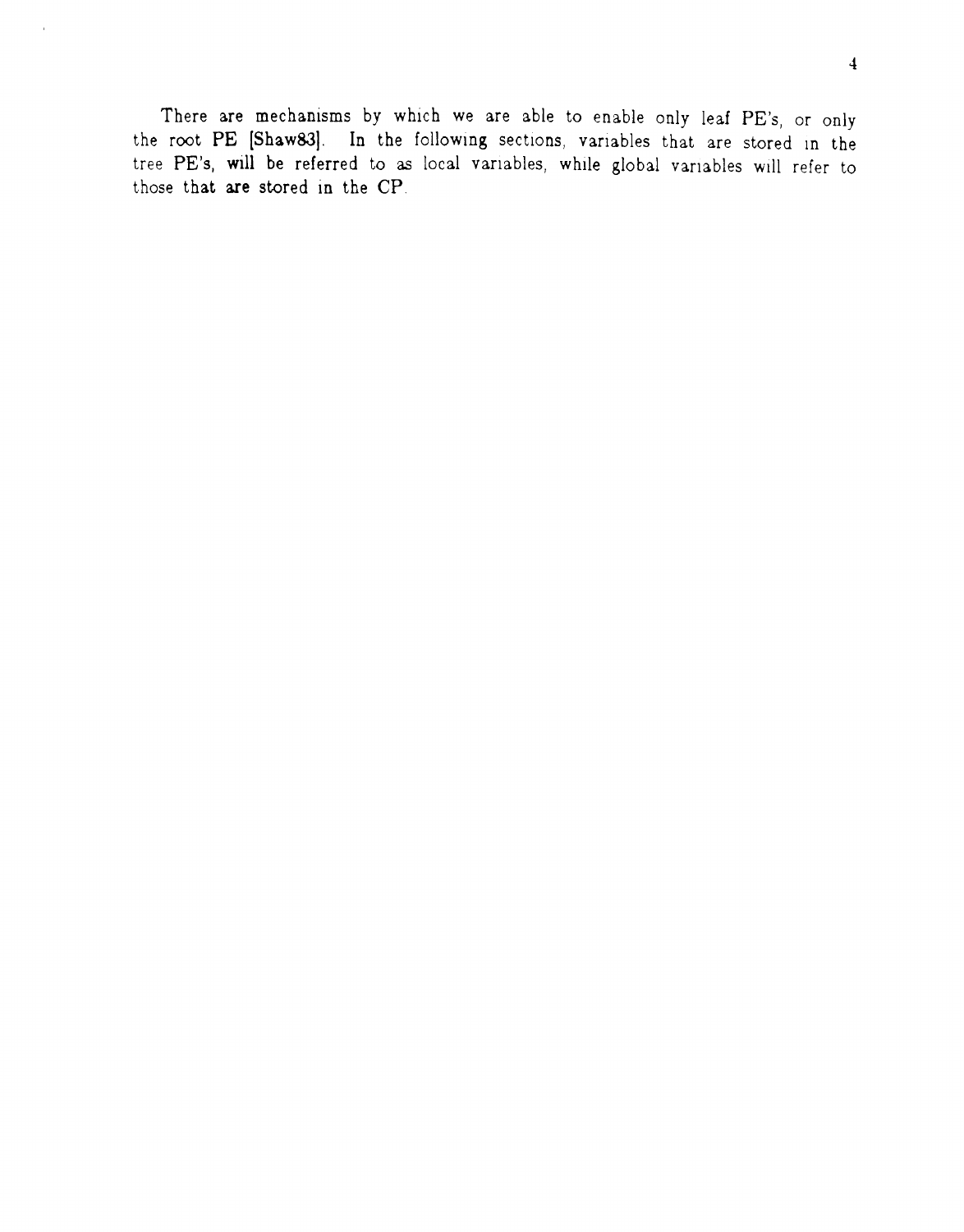# **3. Image Representation on NON-VON**

In this section, we will show how two of the hierarchical data structures that are used frequently in image understanding tasks on sequential machines can be used to represent image data in the NON-VON tree. Also, a procedure for initializing the NON-VON tree, loading the image, and building the image representation will be described. Hierarchical data structures are used in image understanding tasks because they allow many algorithms to be expressed in a form suitable for divide-and-conquer techniques. They are also used by algorithms employing several levels of resolution during their execution. Hierarchical data structures include multi-resolution pyramids, quadtrees, and regular decomposition Actually these terms are often used inconsistently in the literature to refer to each other. In what follows, we present two of these hierarchical data structures, namely multi-resolution pyramids and quadtrees, and show how they are used to represent Images on NON-VON.

#### 3.0 1 Multi-Resolution Pyramids on NON-VON

A multi-resolution pyramid can be defined as a sequence  $\{I(L), I(L-1), I(0)\}$ of images, each represented as a two dimensional array, where  $I(L)$  is the original image, and  $I(m-1)$  is a version of  $I(m)$  at half the resolution. (This is the same definition Tanimoto used in [Tani80].) The pyramid provides reduced resolution versions of the image. A multi-resolution pyramid can also be defined in terms of trees, where the leaves represent the pixels of the original image, and subsequent levels represent different resolutions of the image. An image at a specific level can be computed from the image at the level below it in the tree in different ways. Typically, a parent node is set equal to the average value of its four children. Note that the four children represent a 2 X 2 region in the image. In the NON-VON tree, the leaf level will be used to store the original image, whereas the internal levels will be used to represent the image at different resolutions. Because NON-VON is a binary tree, the resolution reduction from one level to the next up in the tree is only a factor of two, and two NON-VON levels are used to have the same reduction as one level in the multi-resolution pyramid. We will use this image representation whenever we deal with grey scale images. In the section on initialization and loading we will show how this can be done in detail.

#### 302 Binary Image Trees on NON-VON

Quadtree data structures are similar in many aspects to the multi-resolution pyramids. They are used to encode binary images, and the nodes in a quadtree are interpreted differently from the nodes in a multi-resolution pyramid tree. A good way to visualize the quadtree is by assuming that the image is a square whose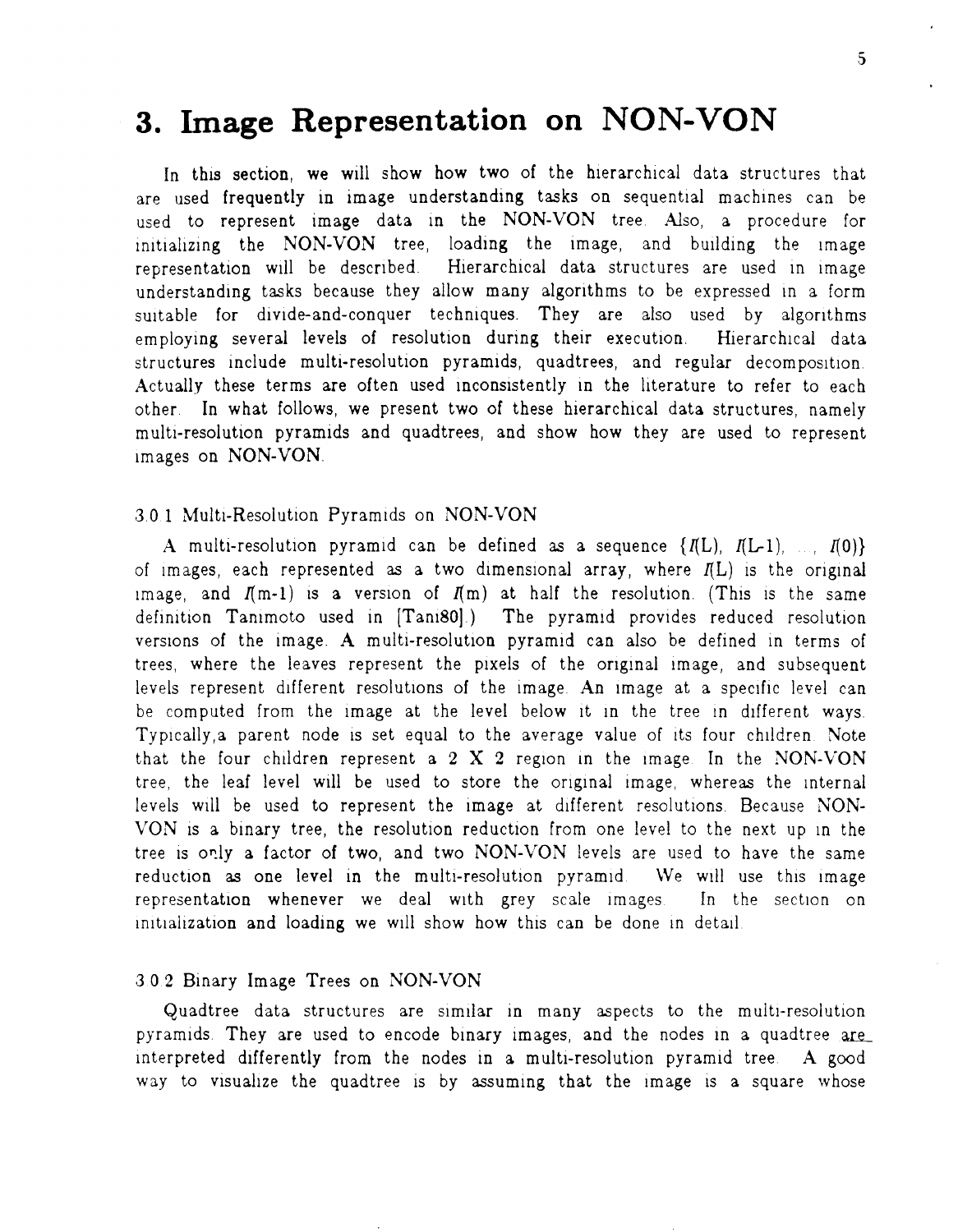dimension is a power of 2  $(2^n)$ , the quadtree data structure is built by subdividing the whole image into four square quadrants with dimensions that are half that of the image. This process is repeated recursively for each quadrant n times, until the single pixel level is reached. The resulting data structure can be represented as a *quartic* tree or a *quadtree*. The root of the tree corresponds to the whole image, the leaves correspond to the single pixels, and the nodes of the tree correspond to quadrants of the square represented by their parent node. In the case of binary images, nodes of the quadtree can take one of three values. If the node children are all black, then the node is black. If they are all white, then the node is white. The node will take the value gray if its children do not have the same value, or if they all have the value gray. All subtrees rooted with a white, or a black node can be omitted, thus reducing significantly the amount of memory required to store the picture on a sequential machine.



Figure 3-1: Binary Image Trees Block arrangement

Binary trees represent a data structure that is a variation of the quadtrees, and that has been proposed recently by Knowlton [Know80] as an encoding scheme for transmitting Gray-Scale and binary images. Figure 3-1 shows the block arrangement for this data structure. The shape of subdivisions change from level to level. It is either a square, or a rectangle with the width twice the length. One can simply determine the shape of the division at any level by testing to see if the level number is odd or even. Going from one level to the next increases the resolution by only a factor of two, while in quadtrees the resolution is increased by four. Binary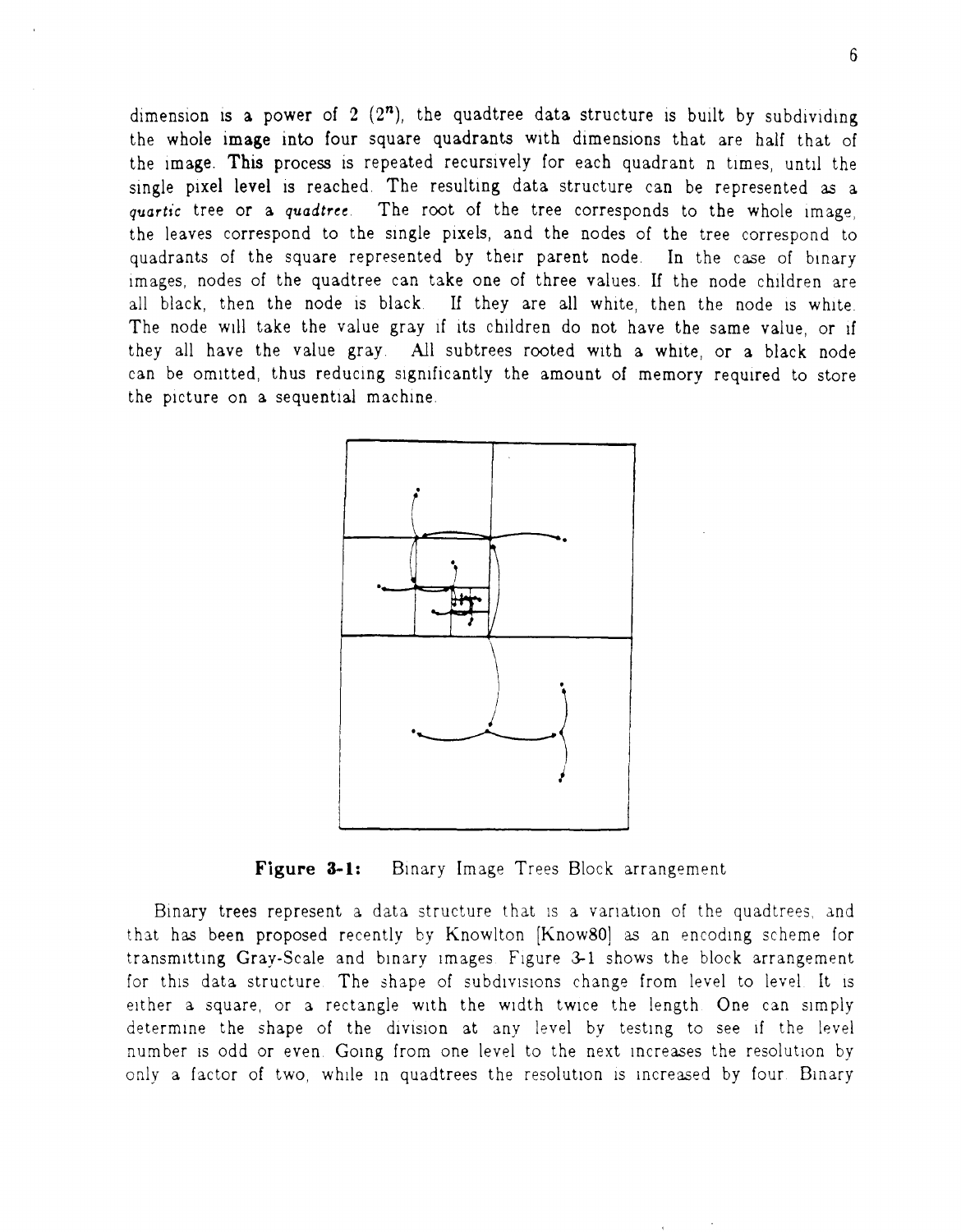image trees are mapped naturally onto binary tree machines. On NON-VON, the leaf processors will be used to store the image information at the single pixel level, while non-leaf PE's will correspond to rectangles of pixels. A record associated-with each PE will be used to store information about the location, size, and adjacency relation of the part of the image it represents.

## **3.1 Initialization and Image Loading**

The connected component labeling algorithms on NON-VON, which will be described in the following sections, use information that are stored initially in each PE. Each PE corresponds to a rectangle in the original image. On the leaf PE's level, this rectangle corresponds to a single pixel in the two dimensional array that represents the image. The location of each rectangle is specified as the coordinates of its upper leftmost corner pixel. We will call the horizontal direction the  $x$ direction, while the vertical direction will be called the y-direction. The origin of the coordinate system  $(0,0)$  is the upper left most pixel in the image, and it is increasing right in the x-direction, and down in the y-direction. Besides the  $x$ address and y-address, each PE wIll store the Width (x-side), and the length (y-side) of the rectangle it represents. For a  $512 \text{ X } 512$  image, four 9-bits are needed to store the location and size information. The root level will be labeled the 0th level, while the leaf level is the nth level. Other information is also stored in each PE, and will be described later.

#### 3.1.1 Initialization Procedure

The initialization procedure includes assigning to each PE in the tree a rectangle in the image, and storing in that PE the address and size information for this rectangle. We will describe informally in what follows the algorithm for initializing the NON-YON tree

- 1. The initialization algorithm starts at the root level by storing zero in its x- and y-address, and 512 (PICSIZE) in its x-side and y-side variables.
- 2. Enable only PE's on the next level (up-down direction). The location and size variables are assigned as follows: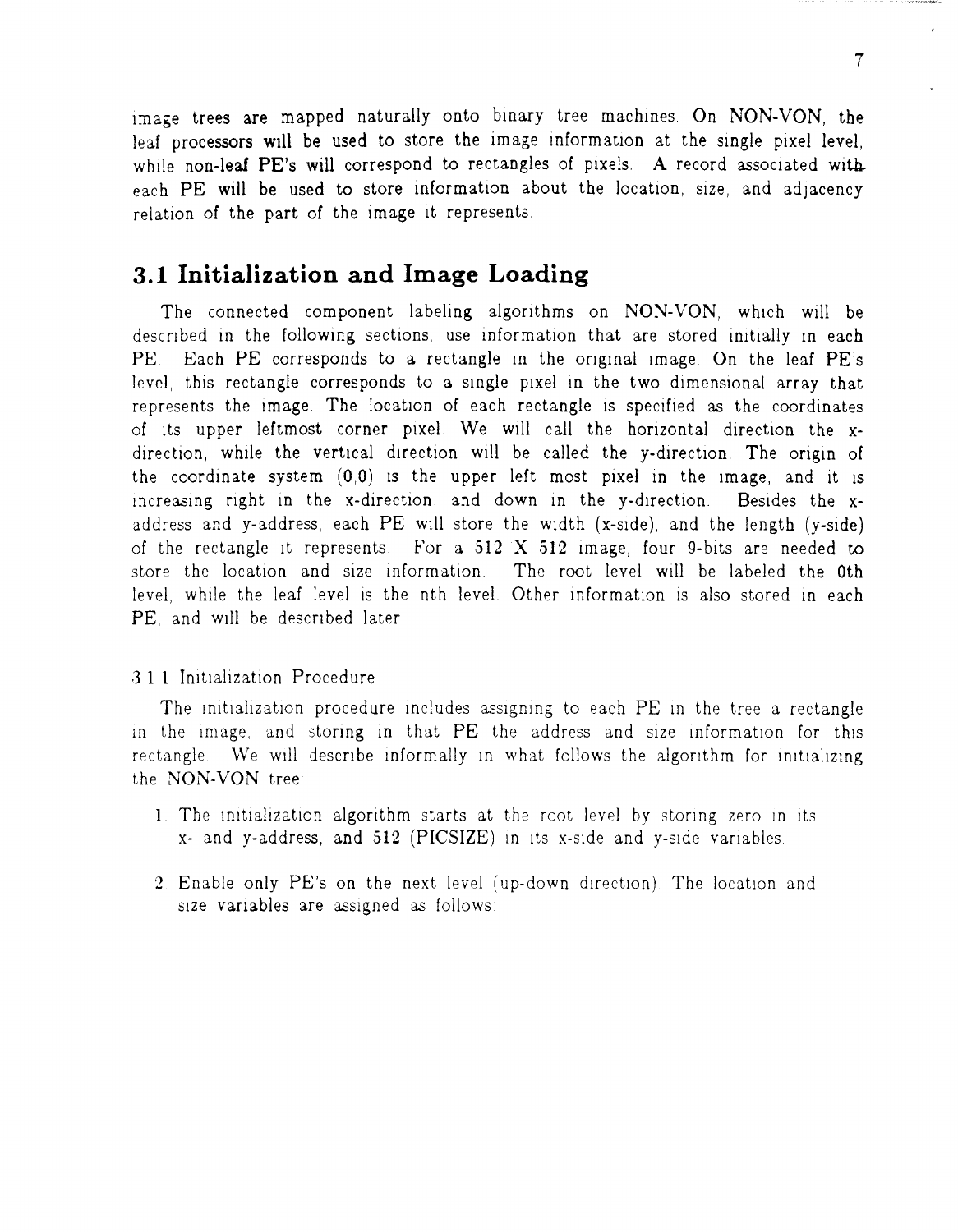left-child x-address = parent x-address left-child x-address = parent x-address<br>left-child y-address = parent y-address<br>if parent-level is even then begin begin<br>right-child x-address = parent x-address ;<br>right-child x-side = left-child x-side = parent x-side;<br>right-child x-side = left-child x-side = parent x-side; right-child x-side = left-child x-side = parent x-side;<br>right-child y-side = left-child y-side = parent y-side/2;<br>end end<br>else begin right-child x-address = parent x-address + parent x-side/2; right-child x-address = parent x-address + parent x-side,<br>right-child y-address = parent y-address;<br>right-child x-side = left-child x-side = parent x-side/2; right-child  $y$ -side = left-child  $y$ -side = parent  $y$ -side;<br>end

3. Step number two is repeated (n times)until the leaf level PE's are initialized.

The initialization algorithm takes time proportional to the number of levels in the tree (19 levels in the case of a 512 X 512 image).

#### 3.1.2 Loading the Image

In tree machines loading and unloading the tree only through the root can be a bottleneck for algorithms with extensive input/output operations. To overcome this, NON-VON loading and unloading is performed through a number of intelligent disk units connected to PE's on an intermediate level. This helps distribute the input/output operations. Loading an image point through the root involves first broadcastmg ItS x- and y-coordlnates, the PE With the same values for x and y and on the leaf level wlll be enabled Then the Image pOint value IS broadcast to be stored in the enabled PE. Four NON-VON instructions are required to load one image point (four microseconds execution time). Loading the image through the root only will take about one second. With disk units connected to an intermediate level (for example to the level with  $64$  PE's), this time can be reduced significantly.

The broadcast value is stored in the integer variable TREE In case of gray Images It wlll take a value depending on how the gray level mtenslty IS bemg digitized (typically, this value varies from  $0$  for white points, to 255 for black pOints) In case of bmary Images. the mteger vanable TREE IS set to either the value 1, if the image point is black, or the value 0 if the image point is white  $A$ character variable  $FQUAD$  (only used with binary images), will be set to  $B'$  if TREE is equal to 1, and to  $W'$  if TREE is equal to 0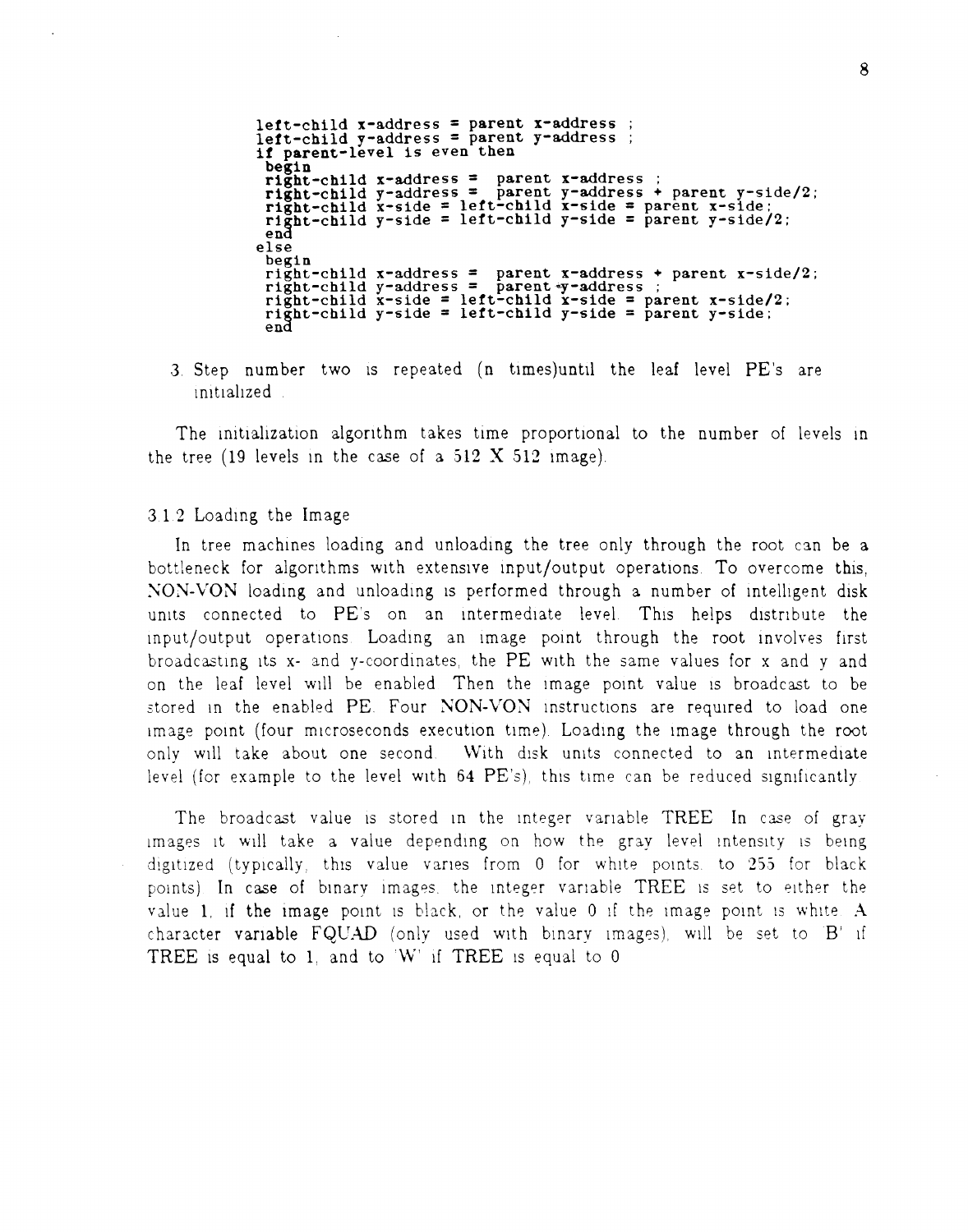3.1.3 Budding The Binary Image Tree

In building the binary image tree, the two variables TREE and FQUAD are set in each PE such that the value of TREE corresponds to the number of black pixels in the rectangle represented by the PE, and the value of FQUAD indicates the type of the rectangle TREE takes the value zero when the rectangle is white, and it is equal to the area of the rectangle in the case of black rectangles The ratio of TREE to the area of the rectangle is proportional to the gray level intensity of the rectangle. The variable FQUAD takes the value 'N' if its PE is holding a black or white rectangle that is being merged with a similar one to form a larger rectangle. In case of gray rectangles it will take the value  $'G'$ . The algorithm for building the binary image tree proceeds as follows:

- 1 Enable all PE's In the level above the leaf level.
- 2. Let all the enabled PE's read the values of TREE and FQUAD In their children. The value of TREE in the enabled PE's will be set equal to the sum of the two variables TREE in their children. FQUAD will be set to 'G' if FQUAD in the two children are different, or if one of them Is 'G'. If the two variables FQUAD in the two children are both either 'W' or 'B', then the parent FQUAD will be set to the mutual value and the FQUAD in the two children will be set to  $'N'$ .
- 3. If the root is reached, stop; otherwise enable all PE's in the next level in the up direction and go to step two.

After the above algorithm is executed, the root PE will have its TREE variable set equal to the number of black pixels in the whole image, and in general each PE's TREE variable is set equal to the number of black pixels in the tree rooted by that PE Steps two and three are repeated a number of times equal to the number of levels in the tree. Thus the algorithm takes time proportional to the height of the binary tree. Every level in the tree represents the image with a specific resolution, with the leaf level having the finest resolution and the root PE representing the whole image.

#### 3.1.4 Building The Multi-Resolution Pyramid

In the case of gray images, we can build the multi-resolution pyramid in the same way as before by letting the variable TREE in every PE be the average of the two values of TREE in its two children. This averaging process acts as a low pass filter, and the images we get in the internal levels will reflect the gross characteristics of the image, while fine details will be lost due to round off errors.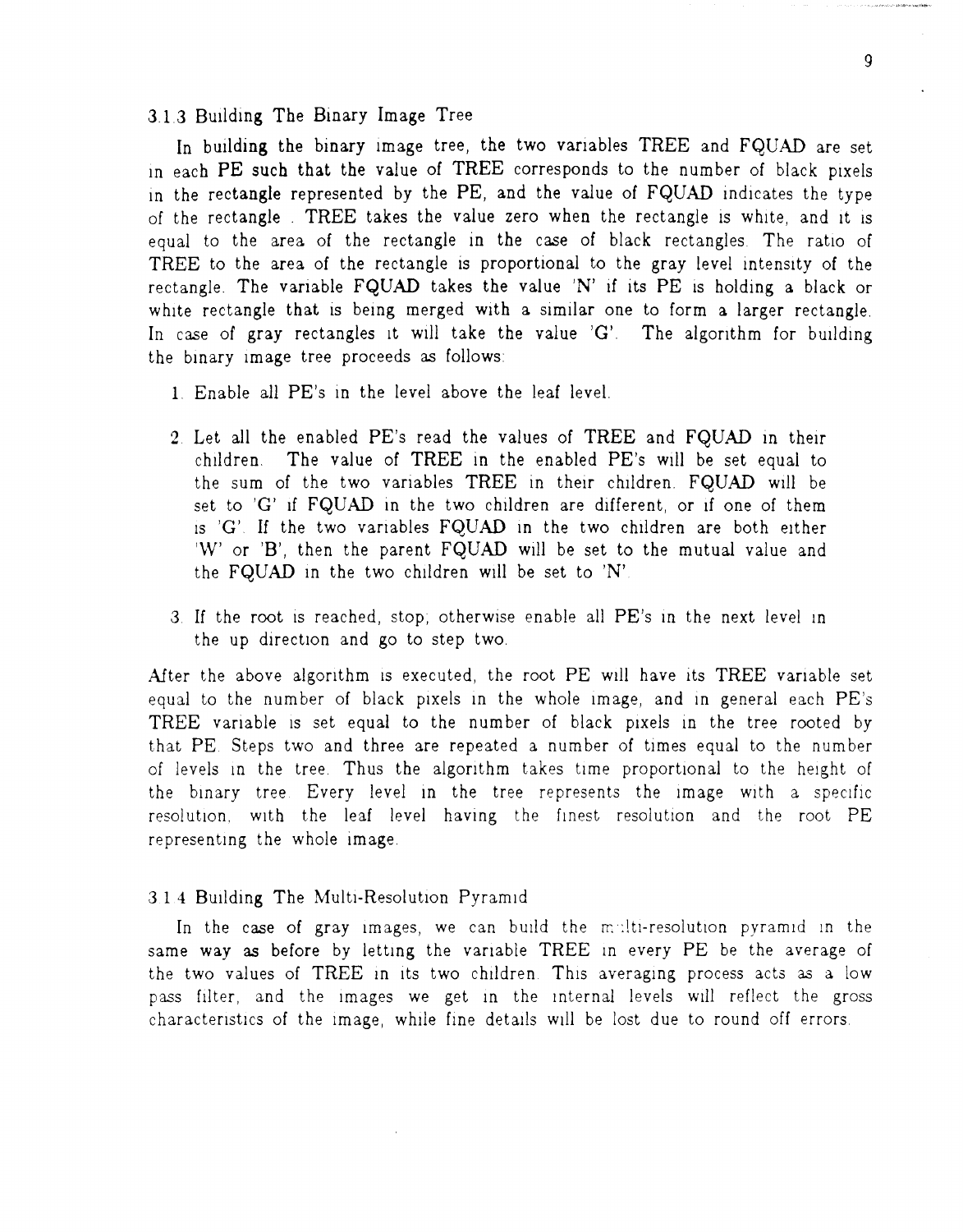## **4. Connected Component Labeling on NON-** $\check{\text{VON}}$

Connected component labeling is a basic operation in image processing that identifies the disjoint regions of an image. The connected component algorithm will assign different labels to disjoint connected regions of a binary image represented as a binary image tree on NON-VON.

Before applying the algorithm the image objects must be separated from their background. The process of separating the objects from background is called segmentation, and there are many techniques to perform it. One technique is to use a threshold value to separate foreground points from background points. This threshold value may be be a predetermined value based on some experimental information, or may be determined by gathering certain statistics about the image *(hi.stogramming).* 

## **4.1 The Connected Component Algorithm**

In describing the algorithm, we will assume that only the foreground components (black areas) are to be labeled, but the same procedure can also be applied to background component (white areas). We will now describe the algorithm Informally

The algorithm, as implemented on NON-VON, will start by assigning the label zero to all black rectangles of the binary image tree. The RESOLVE instruction is then used to report to the CP the black rectangles of the binary image one by one. in order of their sizes. This can be done easily by starting at the root level and enabling only PE's holding black rectangles at that level and then reporting them to the CP in an order that depends on how the RESOLVE instruction is implemented. This order is not important to our algorithm, as all rectangles on a specific level have the same size. When all the black rectangles on the chosen level are reported, we enable the PE's With black rectangles In the next level down the tree and repeat the reporting procedure. We end when all black rectangles in the leaf level are reported

For each reported rectangle, the CP will assign a new label if it has not already been assigned a label. The CP will broadcast instructions to mark and label all adjacent rectangles in the different directions with the same label of the reported rectangle. If during testing of adjacency, any adjacent rectangle has already been labeled, then this adjacent rectangle and all rectangles with label equal to its label value will be assigned the label of the reported rectangle. Another black rectangle IS picked as deSCribed above and the labeltng procedure IS repeated The algOrithm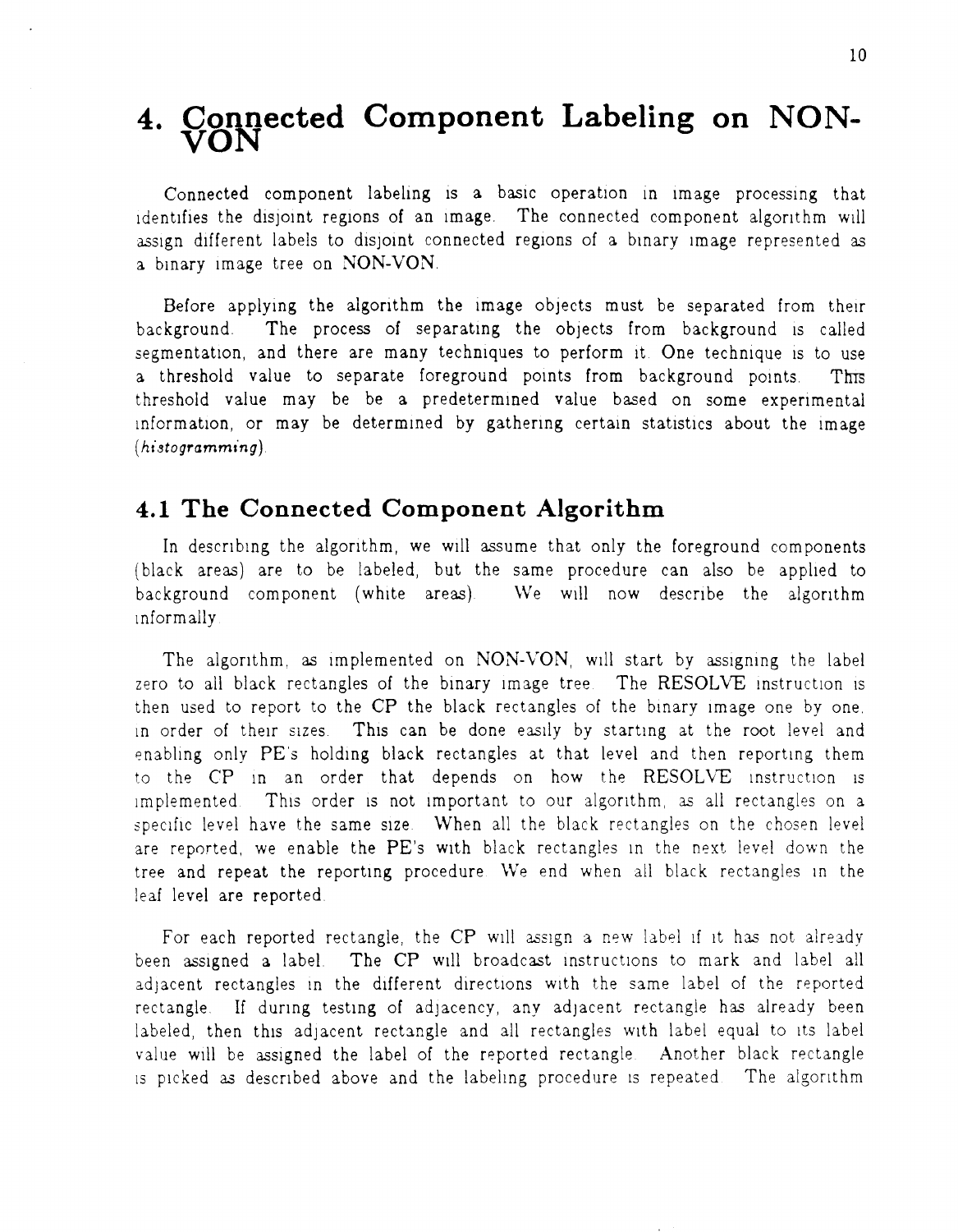stops after all black rectangles have been reported to the CP. During the execution of this algorithm, information about the common boundanes between rectangles will be stored locally at each node to be used later for computing some geometrical properties of different components

We will now describe the variables used by the algorithm. The algorithm uses a local vanable LABEL to store the region label to which the rectangle belongs. The local bit variables TE, TN, TW, and TS are used to indicate the existence of a common boundary between a rectangle and its neighbors in the east, north, west and south directions respectively. Another local variable REPORTED is used by a rectangle to mark Itself reported. The global variables NEWLABEL and COMLABEL in the CP, will be used to store a new unassigned label and to store the label to be assigned to adjacent rectangles in adjaceny testing respectively. The global vanable CURLEV wIll be used to refer to the current level from which the algorithm picks black rectangles.

In what follows, we will describe the algorithm to label the connected components of a binary image:

- 1 Set the LABEL variable to 0, and the variable REPORTED to 'N' In all black rectangles. Initialize the global variables NEWLABEL and CURLEV to 0
- 2 Enable all PE's holding black rectangles at level number CURLEV that have REPORTED equal to  $'N'$ . If there are no PE's satisfying this condition and CURLEV is the leaf level, then stop, otherwise increment CURLEV and repeat step 2.
- 3. Pick up one of the enabled PE's using the RESOLVE instruction, and report the location, label, and dimensions of the black rectangle it represents to the  $\mathbb{CP}$ . These information is stored in each  $\mathbb{PE}$  during the initializtion procedure. Set REPORTED in the PE holding the reported rectangle equal to 'Y' to mark it as reported rectangle. If the LABEL of the reported rectangle is equal to 0, then increment NEWLABEL and assign its value to the global variable COMLABEL; otherwise, set COMLABEL equal to the value LABEL of the reported rectangle.
- 4. Test for adjacency in the four directions one at a time. This is done by broadcasting for each direction the range in which the location of the adjacent rectangles should lie. This range is computed using the reported rectangle size and location information. Only rectangles in this range WIll be enabled. If any of them has a label other than zero then its value is reported to the CP. Only two rectangles at most can have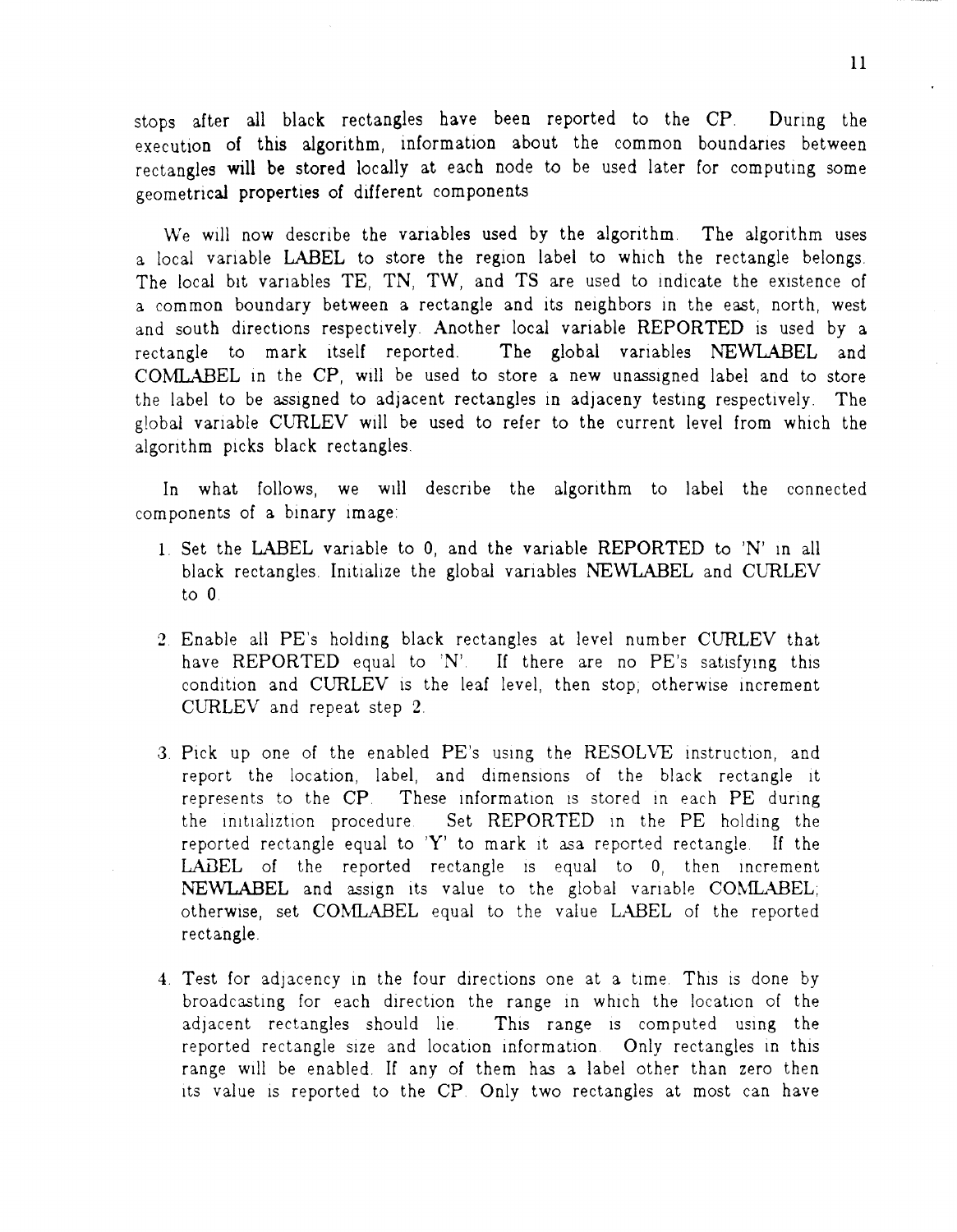their labels equal a value other than zero, as wIll be proven later. All adjacent rectangles labels are set to COMLABEL. During check for adjacency, tests are performed to check for Image boundary cases.

- 5. For each adjacent rectangle wIth LABEL value other than zero, we broadcast this value throughout the tree, and set the LABEL variable in all PE's holding rectangles with the same LABEL value equal to COMLABEL
- 6 Goto step two

In step four a crucial part of the algorithm's efficiency is the claim that at most two of the adjacent rectangles can have labels other than zero. To prove that, assume rectangle 3 was reported to the CP and we are looking for adjacent rectangles to it along its eastern boundaries. Assume also that rectangle 2 is adjacent to rectangle  $3$  in the east direction as shown in figure  $4-1-a$ . If rectangle 2 has been labeled before, then it must be adjacent to a rectangle 1 of bigger or equal size to rectangle 3. This is because rectangles are reported to the CP in order of their size Rectangle 2 can share a common boundary WIth rectangle 1 10 the east, north, or south direction along the boundaries of the shaded area shown in the figure. From the way we build the binary image tree, we know that if rectangle 1 is to the east of rectangle 3 and is larger or equal to it. then the distance separating them is equal to or larger than the width of rectangle  $3$  (L3). Thus we conclude that if rectangle 2 is adjacent to both 1 and 3 and rectangle 2 is smaller or equal to rectangle 3, then its width  $(L2)$  is equal to L3. There is only one rectangle that can satisfy this condition as shown in Fig. 4-1-b, where its two unique positions are shown. In addition to rectangle 2 in the previous case, we can have only a second rectangle 2' that could have been labeled before because it is adjacent to a larger or equal size rectangle in either the north or south direction as shown in figure 4-1-b. Figure 4-1-c shows the third possible case, where we have two rectangles that have been labeled before and which are adjacent to rectangle 3. and to larger or equal size rectangles in the north and south direction respectively

The same proof is valid for adjacent rectangles in the other directions.

Steps two through six are repeated a number of times equal to the number of black nodes in the image. Because of the proof, each step consists of a tightly bound number of NON-VON instructions. Thus the time the algorithm takes is proportional to the number of rectangles in the binary tree.  $(O(B))$ . If prior information about the adjacency for single pixels were known (for example during the broadcasting of the image), then those rectangles with adjacencies only in one direction, have not to be reported to the CP, once they are labeled.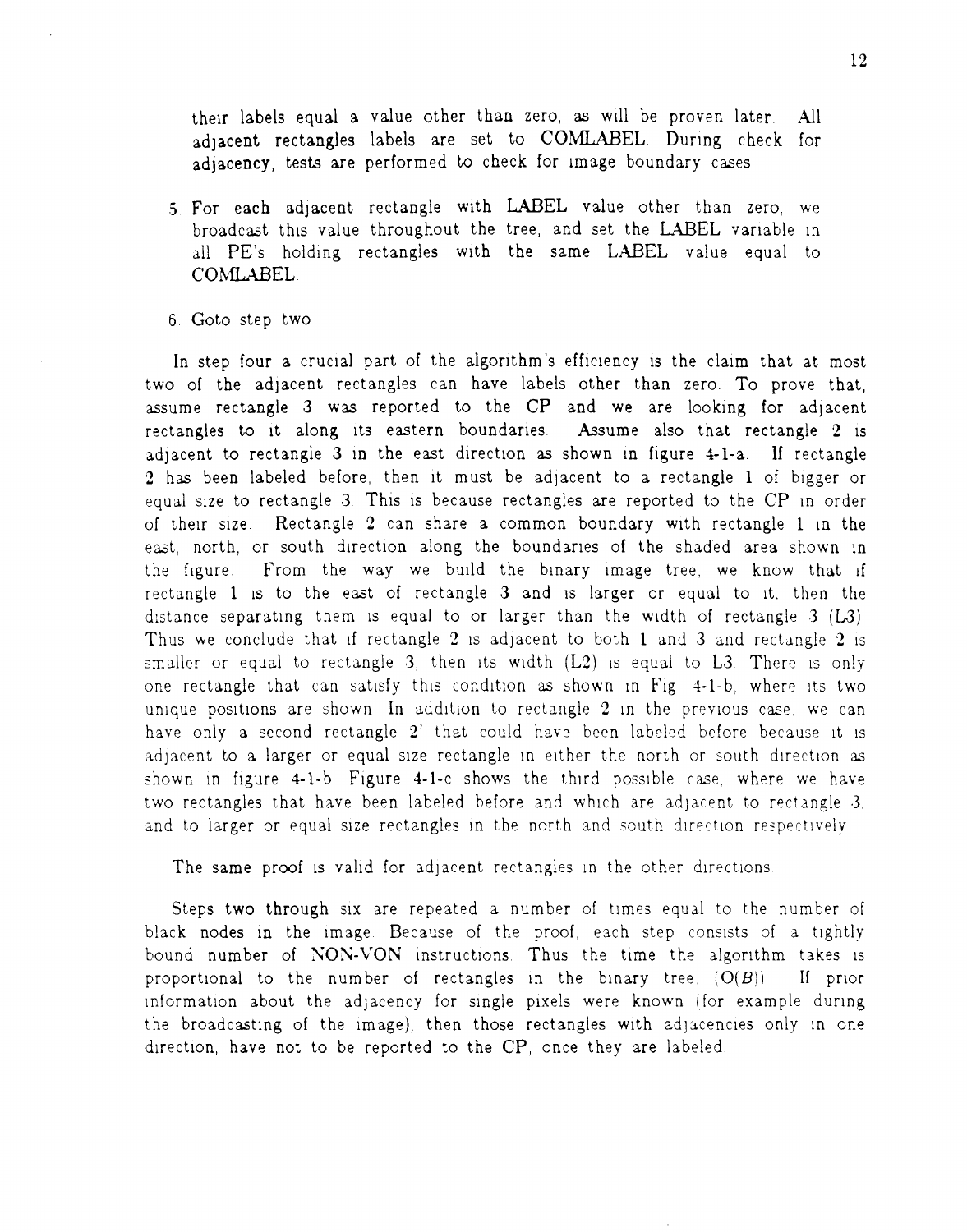

The information obtained about the common boundaries between rectangles can be used not only to compute components' properties in a time proportional to the height of the NON-VON tree, but also to mark all boundary pixels and use these information to determine adjacency relationship between components. See [Ibra84] for more information.

## **4.2 Simulation Results**

The algorithm described in the previous section was simulated on a  $VAX11/750$ using the C programming language. Figure 4-2 shows (a) a 32 X 32 black and white image that was input to the simulator and (b) the labeled foreground components. The sImulator was also used to label background objects as shown In part (c) of figure  $4-2$ . The binary image representation of this image contains 112 black rectangles, and 146 white rectangles. It took about eight seconds for the simulator to label all black components.

The NON-VON3 code for the algorithm executes using about 180 NON-VON instructions, per iteration. With a NON-VON3 instruction cycle of 0.5 microsecond, the algorithm execution time is approximately  $2B$  mseconds, where  $B$  is the number of black components. For a n  $X$  n binary image the average number of black

13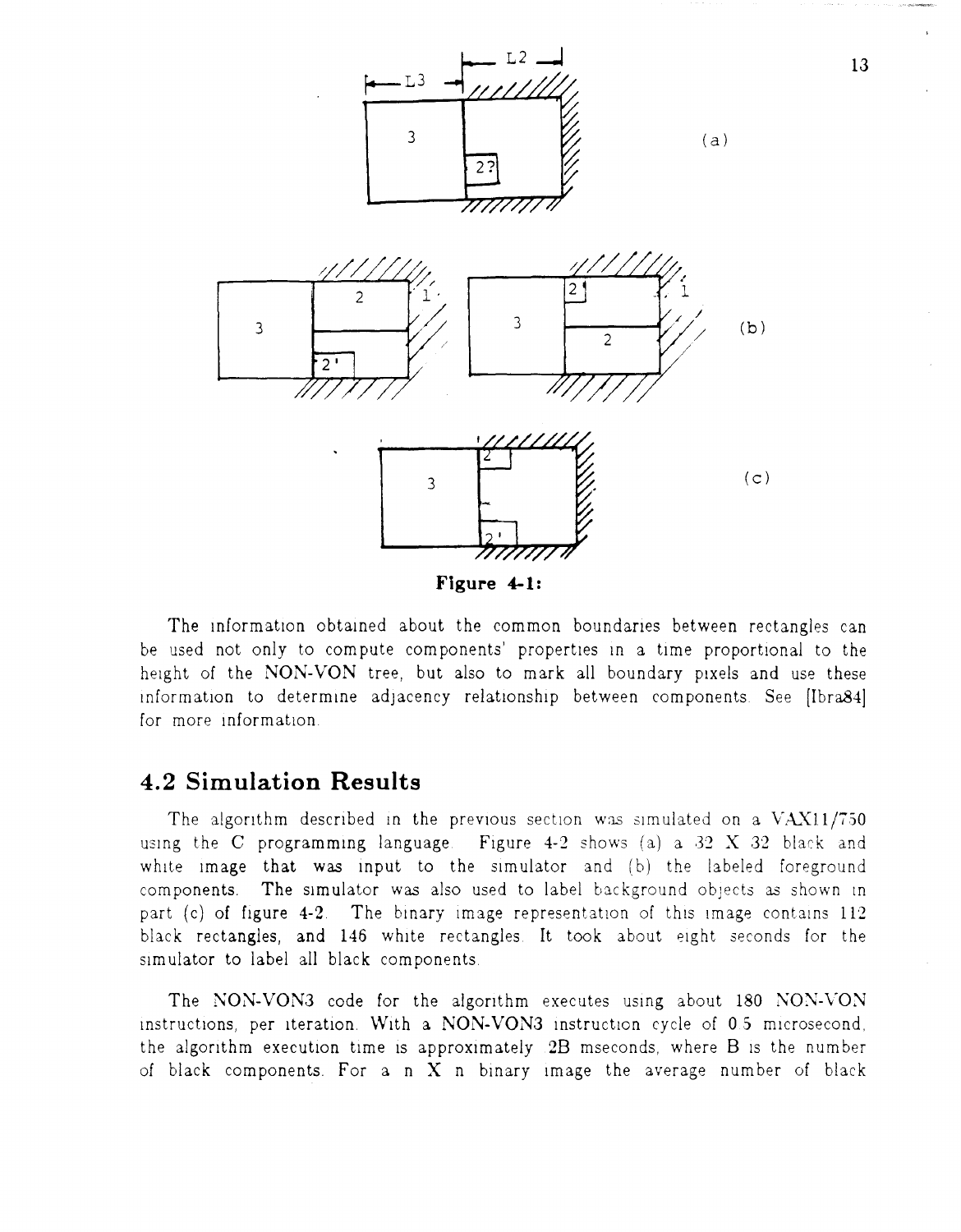rectangles in the binary image tree is  $O(n)$  [Dyer82]. Thus the running time for the algorithm is  $O(n)$ . The average running time on NON-VON for the algorithm for a 512 X 512 image is about one second. (We can always in Thus the average case a time proportional to the height of the tree compute the number of black rectangles in the NON-VON tree, and use that number to estimate the running time of the algorithm.)



(C') Labeled Foreground and background Components

Figure 4-2: Some Simulation Results

14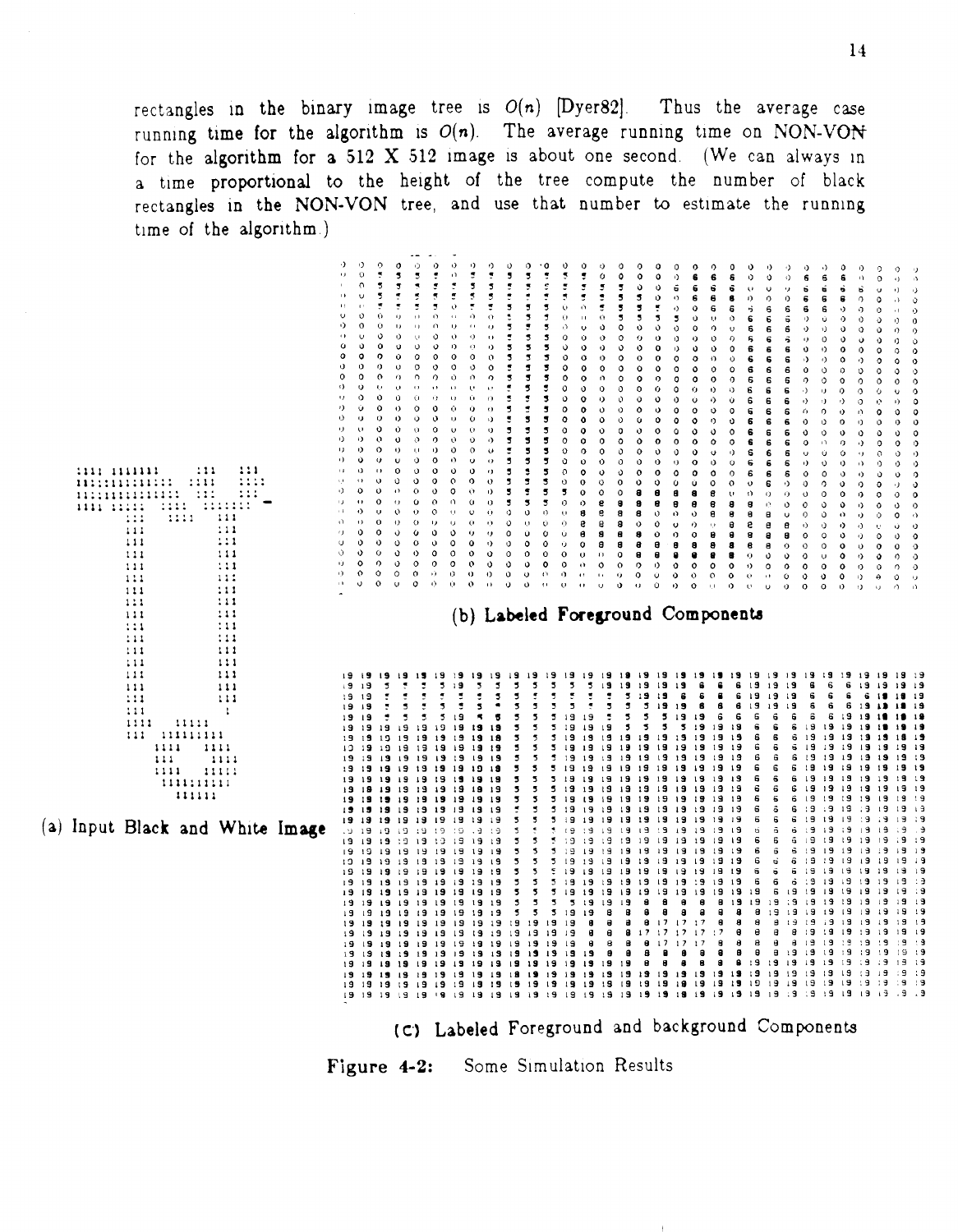The simulator was also used to compute some components properties based on the information produced by the connected component algorithm (See [Ibr84].)

We can conclude that the NON-VON supercomputer can be used efficiently to implement several important image understanding tasks.

## **Acknow ledgments**

I wish to acknowledge the excellent criticism and valuable suggestions of my advisors John Kender, and David Shaw.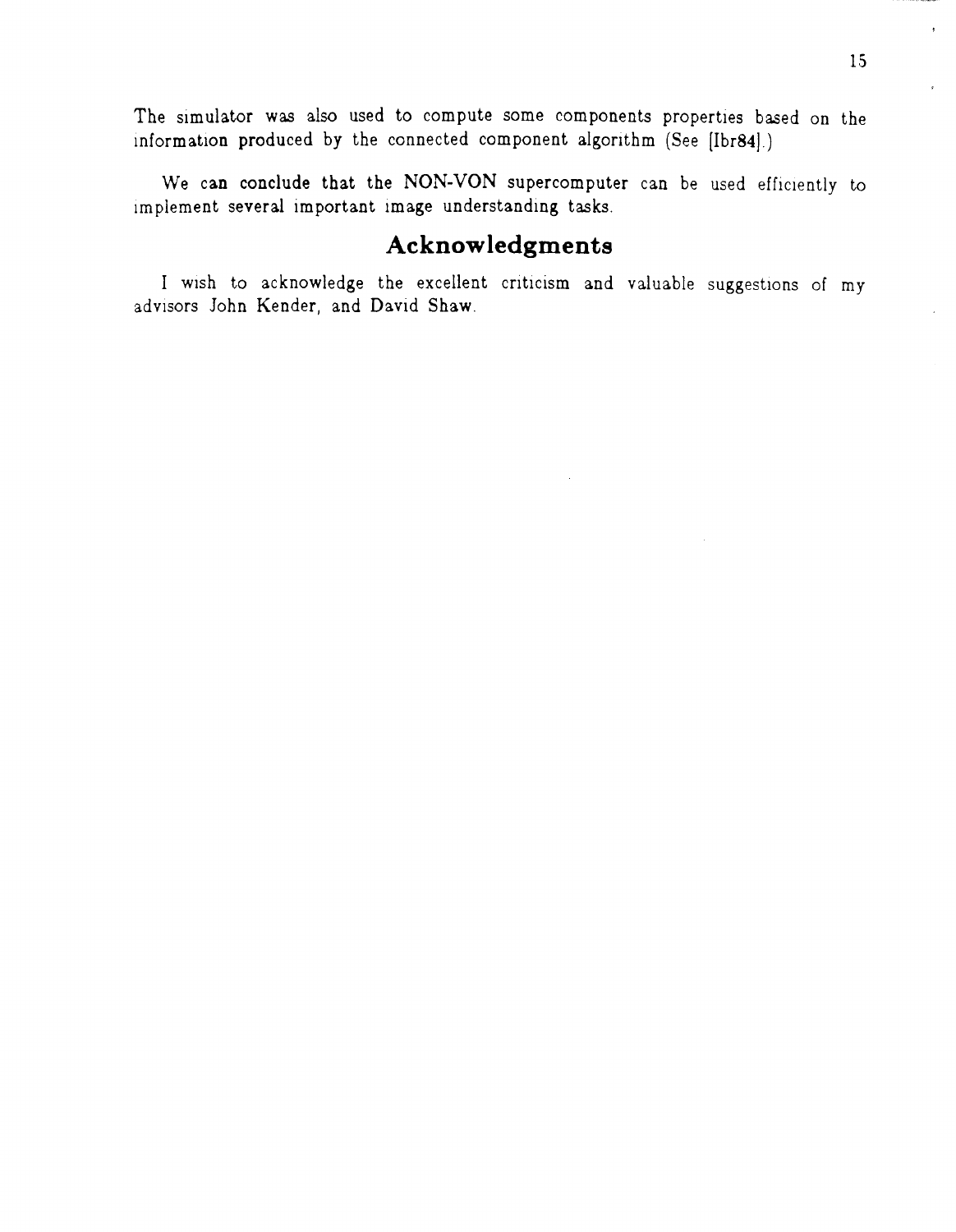# **References**

 $\mathcal{L}^{\mathcal{L}}$ 

| [Brown 79]        | Browning, S.<br>Computations on a Tree of Processors.<br>In The Proceedings of The First Caltech Conference on VLSI.<br>January,<br>1979.                                                                       |
|-------------------|-----------------------------------------------------------------------------------------------------------------------------------------------------------------------------------------------------------------|
| $[{\rm Dubi 81}]$ | Dubitzki, Tsvi, Wu, A. Y., and Rosenfeld, A.<br>Parallel Region Property Computation By Active Quadtree<br>Networks.<br>IEEE Transactions on Pattern Analysis and Machine Intelligence 3(6),<br>November, 1981. |
| [Duff $76$ ]      | Duff, M. J. B.<br>A Large Scale Integrated Circuit Array Parallel Processor.<br>In IEEE Conference on Pattern Recognition and Image Processing<br>pages 728-733. 1976.                                          |
| [Dyer 81]         | Dyer, C. R.<br>A VLSI Pyramid Machine for Hierarchical Parallel Image<br>Processing<br>In IEEE Conference on Pattern Recognition and Image Processing,<br>pages 381-386<br>1981.                                |
| [Dyer 82]         | Dyer, C.R.<br>The Space Efficiency of Quadtrees.<br>Computer Graphics and Image Processing 19:335-348, 1982.                                                                                                    |
| [Flyn 72]         | Flynn, M. J.<br>Some Computer Organizations and Their Effectiveness.<br>IEEE Transactions on Computers 21(9), September, 1972.                                                                                  |
| [Hans $80$ ]      | Hanson, A. R., and Riseman, E. M.<br>Processing Cones: A Computational Structure for Image Analysis.<br>In Tanimoto, S., and Klinger, A. (editor), Structured Computer<br>Vision. Academic Press, 1980          |
| [Hill 81]         | Hillis, W D<br>The Connection Machine<br>Technical Memo, M. I. T. Artificial Intelligence Lab., September,<br>1981.                                                                                             |
| [Ibra 83]         | Ibrahim, H. A. H.<br>Tree Machines: Architecture and Algorithms<br>Technical Report, Columbia University, June, 1983                                                                                            |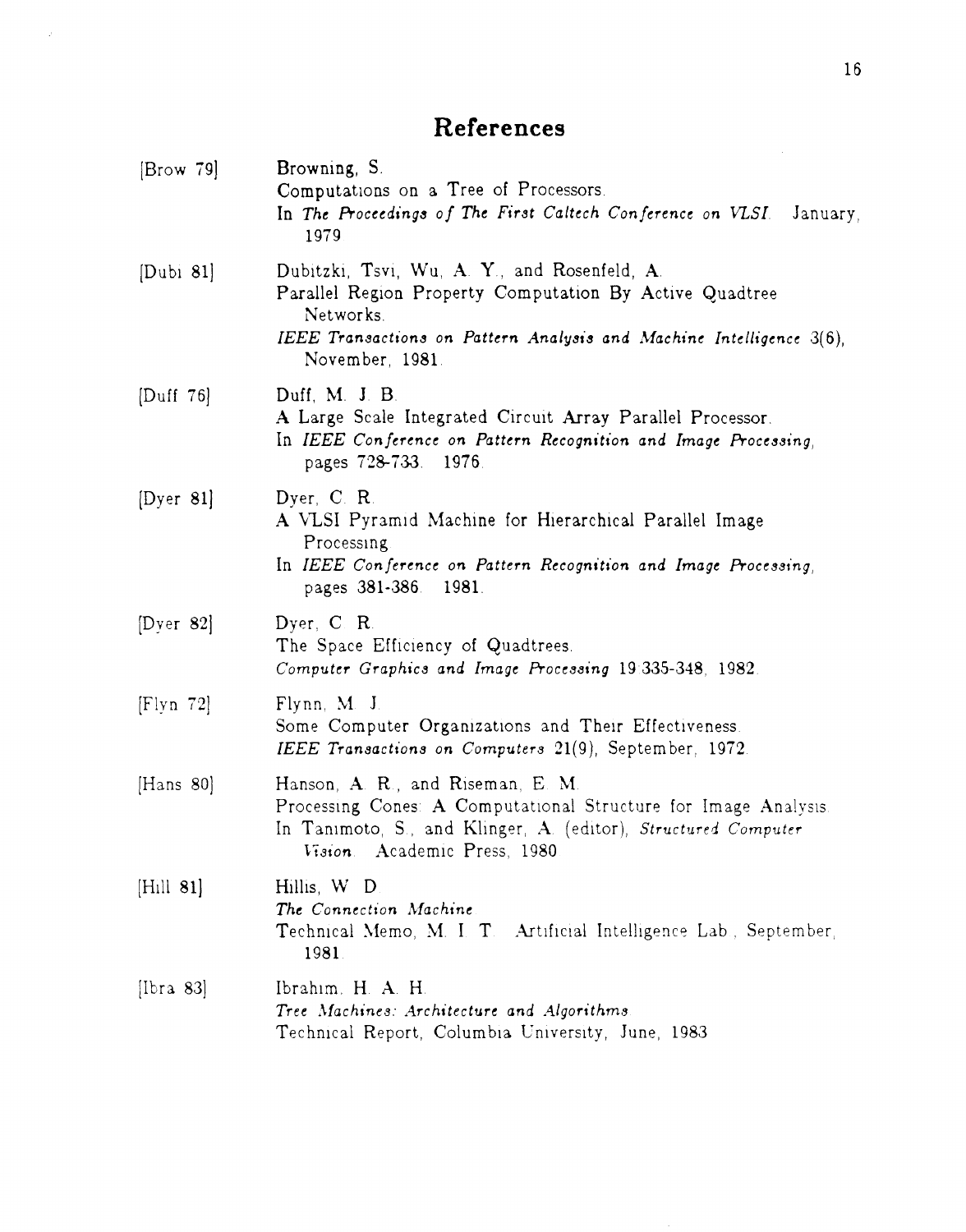| [ $[\text{bra } 84]$ ] | Ibrahim, H. A. H.<br>Image Understanding Algorithms on The NON-VON Supercomputer.<br>Technical Report, Columbia University, March, 1984.                                      |
|------------------------|-------------------------------------------------------------------------------------------------------------------------------------------------------------------------------|
| [Know 80]              | Knowlton.<br>Progressive Transmission of Grey-Scale and Binary Pictures by<br>Simple, Efficient, and Lossless Encoding Schemes.<br>Proceedings of the IEEE 68(7), July, 1980. |
| [Kruse 76]             | Kruse, B.<br>The PICAP Picture Processing Laboratory<br>In IEEE Conference on Pattern Recognition and Image Processing,<br>pages 875-881. 1976.                               |
| [Kush 82]              | Kushner, T., Wu, A. U., and Rosenfeld, A.<br>Image Processing on ZMOB.<br>IEEE Transactions on Computers 31(10), October, 1982.                                               |
| [Mead $79$ ]           | Mead, C and Conway, L.<br>Introduction to VLSI Systems.<br>Addison Wesley, 1979.                                                                                              |
| $[$ Pott 83 $]$        | Potter, J. L.<br>Image Processing on the Massively Parallel Processor.<br>IEEE Computer Magazine 16(1), January, 1983.                                                        |
| [Reev 81]              | Reeves, A. P.<br>Parallel Computer Architectures for Image Processing.<br>In IEEE Parallel Processing, pages 199-206.<br>1981.                                                |
| [Rose $83$ ]           | Rosenfeld, A.<br>Parallel Image Processing Using Cellular Arrays.<br>IEEE Computer Magazine 16(1), January, 1983.                                                             |
| [Same 81]              | Samet, H.<br>Connected Component Labeling Using Quadtrees.<br>Journal of the $ACM$ 28(3), July, 1981.                                                                         |
| [Schw 80]              | Schwartz, J. T.<br>Ultracomputers.<br>ACM Transactions on Programming Languages and Systems 2, 1980.                                                                          |
| [Shaw 82]              | Shaw, D. E.<br>The NON-VON Supercomputer.<br>Technical Report, Columbia University, August, 1982.                                                                             |

ł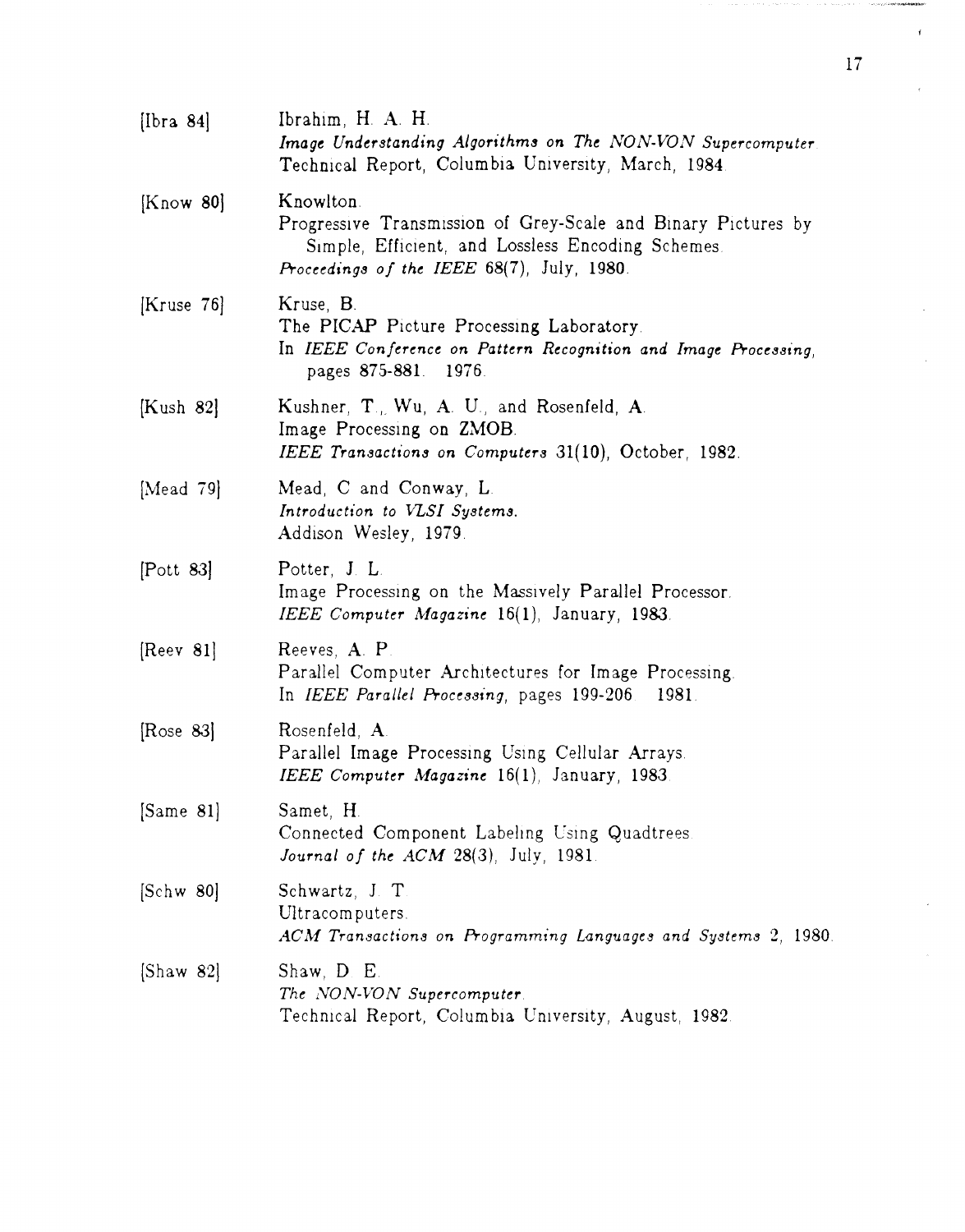| [Sieg 81]     | Siegel, H. J., Siegel, L. J., Kemmerer, F. C., Mueller, P. T.,<br>Smalley, H. E., and Smith, S. D.<br>PASM: A Partitionable SIMD/MIMD System for Image Processing<br>and Pattern Recognition.<br>IEEE Transactions on Computers $30(12)$ , December, 1981. |
|---------------|------------------------------------------------------------------------------------------------------------------------------------------------------------------------------------------------------------------------------------------------------------|
| [Tan 80]      | Tanimoto <sub>S</sub> .<br>Image Data Structures.<br>In Tanimoto, S., and Klinger, A. (editor), Structured Computer<br>Vision. Academic Press, 1980.                                                                                                       |
| [Tan 83]      | Tanimoto, S. L.<br>A Pyramidal Approach to Parallel Processing<br>Document, University of Washington, January, 1983.                                                                                                                                       |
| [ $Chr$ 78]   | $U$ hr $L$ .<br>Recognition Cones, and Some Test Results.<br>In Hanson, A. R., and Riseman, E. M. (editor), Computer Vision<br>Systems Academic Press, 1978.                                                                                               |
| [ $C$ nge 58] | Unger, S.H.<br>A Computer Oriented towards Spatial Problems.<br>In Proceedings of IRE, pages 1744. 1958.                                                                                                                                                   |

 $\bar{\gamma}$ 

 $\bar{\bar{z}}$ 

 $\bar{\beta}$ 

 $\bar{\beta}$